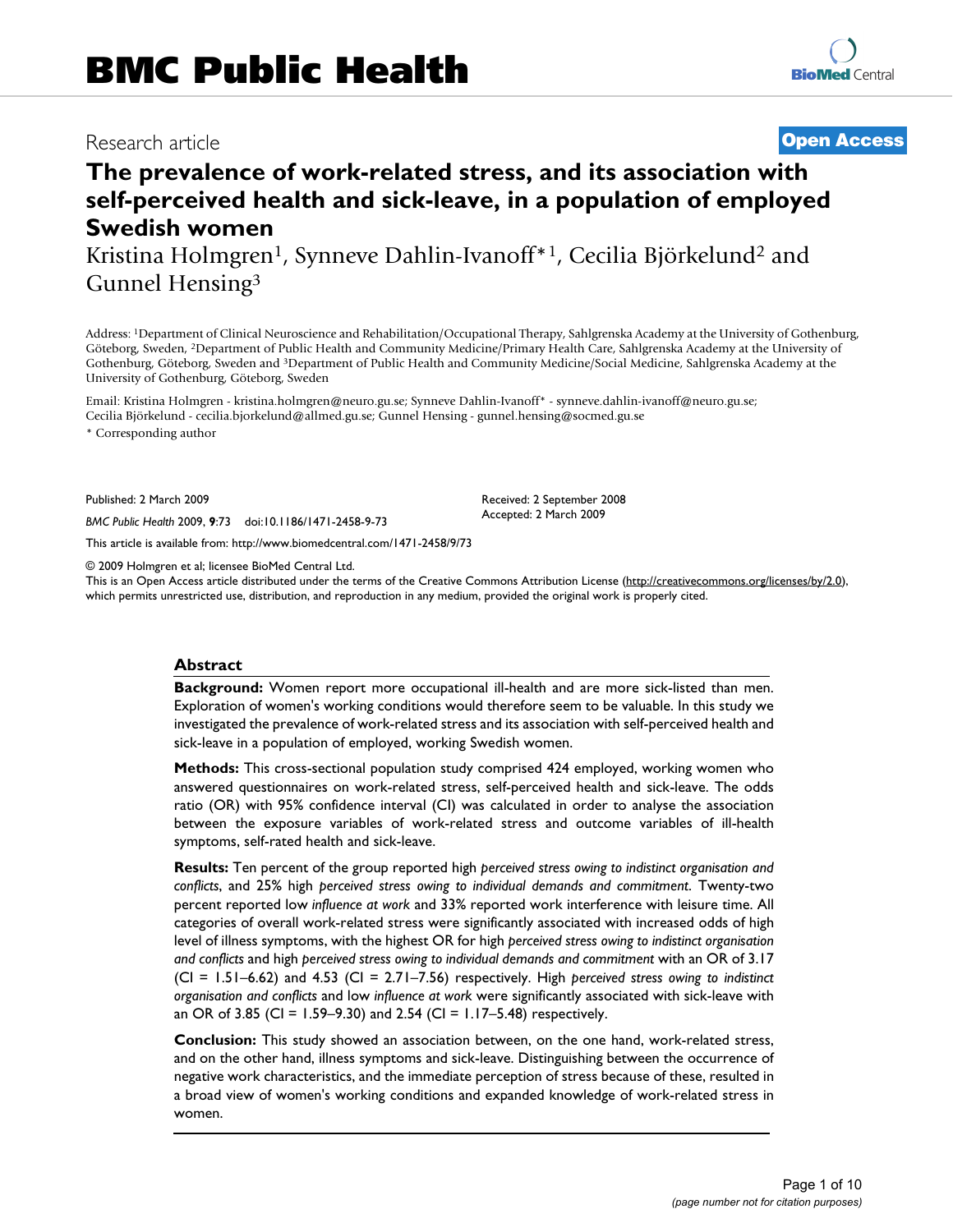# **Background**

Work characteristics such as insufficient leadership, injustice at work and poor organisational climate have been linked to sickness absence in both women and men [1-3]. Furthermore, high demands, low control and low social support have, in several studies, been found to increase the risk of sickness absence and musculoskeletal and psychiatric disorders [4-7]. Increased workload with perceived high psychological and physical demands has been connected to symptoms of illness, as well as to sick-leave, and this is more pronounced in women [6,6-9]. Physical and mental demands greater than own capacity and high work stress combined with lack of control over working hours constituted a risk of sick-leave among women [8,10]. Person-related characteristics, such as over-commitment, strenuous effort at work and low self-efficacy, have also been associated with poor health perception and sick-leave [11,12]. Even though we know that different work-related factors influence health and sick-leave outcomes, little research has focused on the prevalence of work-related stress in a general working population of women.

During the 1990s the rate of sick-leave increased dramatically in Sweden, but has somewhat decreased in the last few years. The costs for early retirement pensions, however, have increased and over half a million people are on disability pension. Women account for the majority of sick-leave as well as early retirement pension [13,14]. In just a few years the proportion of psychiatric sickness certification diagnoses has risen from 18% to over 30% on sickness certificates. Diagnoses of depression, stress reactions and anxiety syndromes show the greatest increase [13,14]. Large reductions in private as well as public funding have resulted in increased workload, with a greater risk of sick-leave [14,15]. In the same period of time the psychosocial work environment has deteriorated, i.e. stressful work, work demands and work pace have increased, and the effect is especially pronounced in women [13,14]. Women also report a decline in health with more fatigue and musculoskeletal pain than men [14]. In Sweden, women and men are to a large extent concentrated in different sectors of the labour market [16]. They might therefore be exposed in different ways and to different degrees to work-related stress. Consequently, it is important to explore women's working situation further.

In a qualitative, explorative study [17] women on sickleave owing to work-related strain described the gradual road to sickness absence as a process going from controlling everyday life, to total loss of control of working and private life. At work, both environmental and personal factors contributed to the process. The women described the work situation as strained, and they suffered from lack of organisational clarity, little influence and unsolved

conflicts. The participants saw themselves as people with high demands on their capacity, strong sense of responsibility and having difficulties setting limits. This combination of work-related factors and personal characteristics led to loss of control and sick-leave. Based on that study a questionnaire was developed with the purpose of assessing the perceived stress dimension in relation to these environmental and personal factors [18]. To determine the need for preventative steps decreasing the development of sick-leave in women it is of some importance to find out how common work-related stress is in a general population of women, and to obtain more knowledge about the relationship between women's work-related stress and their health perception and sick-leave. To our knowledge, there are few studies on the prevalence of work-related stress in women. The aim of the present study was to investigate the prevalence of work-related stress and its association with self-perceived health and sick-leave in a general population of employed, working women aged thirty-eight or fifty.

# **Methods**

# *Research design and population*

This cross-sectional study of women aged thirty-eight and fifty was part of a longitudinal population based study – 'The Population Study of Women in Gothenburg, Sweden'. The two-cohort design has been aimed to capture two important stages in women's life. Cohort comparisons have been carried out in 1968–69, 1980–81, 1992– 93 and 2004–05 [19]. In the latest study, stretching from October 2004 to April 2005, a random sample of 38-yearold and 50-year-old women registered for census purposes in Gothenburg was identified and invited to participate in a free health examination. Additionally, 85 participants aged 38 in the 1992–93 cohort, and who in 2004–05 were 50 years old, were invited. In all, 846 women were asked to participate (7 were excluded owing to difficulties in speaking and understanding Swedish) (Table 1). The external drop-outs were 339, of whom 191 declined or did not turn up and 148 could not be contacted (participation rates 60% and 58% respectively). In total, 500 women accepted and participated in the study (Table 1) [20].

Inclusion criteria for the present cross-sectional study were employed or self-employed women. Four hundred and thirty-three women of the sample fulfilled these criteria. Of these, nine women did not complete the work stress questionnaire and dropped out. In all, 424 women participated in the present study (Table 1). The study was approved by the Ethics Committee, University of Gothenburg, Sweden.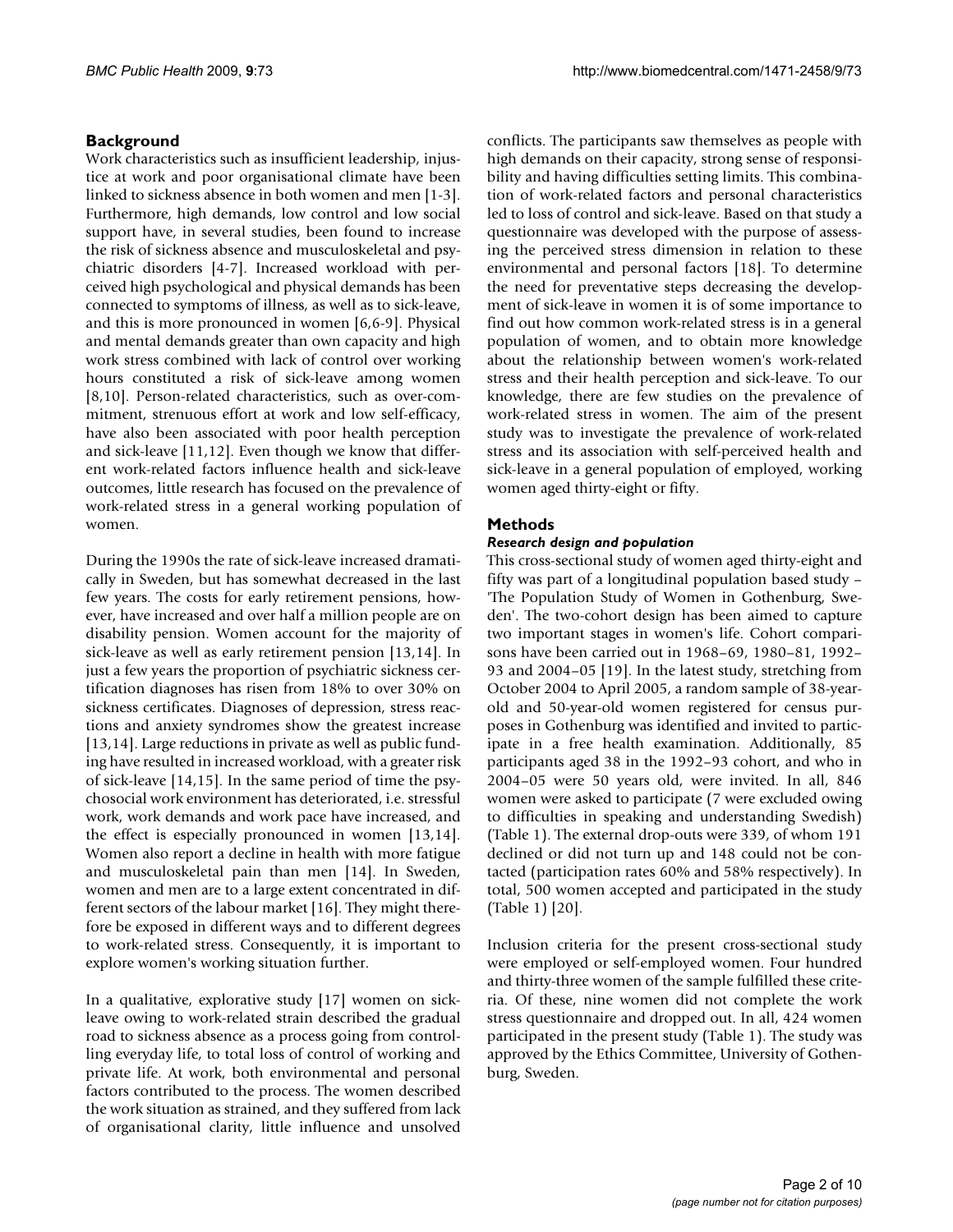|              | Invited | Excluded | External drop-<br>outs | Participants | Participation rate | Eligible for<br>present study | Internal drop-<br>outs | Participants in<br>present study |
|--------------|---------|----------|------------------------|--------------|--------------------|-------------------------------|------------------------|----------------------------------|
|              | n       | n        | n.                     | n            | $(\%)$             | n                             | n                      | n                                |
| Total cohort | 846     |          | 339                    | 500          | 59                 | 433                           |                        | 424                              |
| 38-years-old | 343     |          | 131                    | 207 (41%)    | 60                 | 177                           |                        | 172(41%)                         |
| 50-years-old | 503     |          | 208                    | 293 (59%)    | 58                 | 256                           | 4                      | 252 (59%)                        |

**Table 1: Population procedure of 'The Population Study of Women in Gothenburg, Sweden' and the present cross-sectional study in 2004 to 2005.**

#### *Procedure*

The participants went through a half-day health examination which included an interview, questionnaires, physical examinations, measurements and blood tests [20]. At the end of the health examination all participants received a questionnaire designed for the present study and a stamped addressed envelope in which to return the completed questionnaire. Two reminders were given by telephone at two-week intervals.

#### *Exposure variables*

#### *Work characteristics and perceived stress*

The instrument used was the Work Stress Questionnaire, developed from the qualitative study described above [17,18]. Two main themes were identified. One was related to factors at work and the other to the persons themselves. Categories were recognized and questions were constructed. The self-assessed instrument consists of 21 main questions grouped into four categories: *indistinct organisation and conflicts* and *individual demands and commitment* contain 7 questions respectively and answers to these questions are Yes, Partly and No; *influence at work* and *work interference with leisure time* contain 4 and 3 questions respectively and answers are given on a four-point ordinal scale – Yes, always, Yes, rather often, No, seldom and No, never. Each of the questions in the categories *indistinct organisation and conflicts* and *individual demands and commitment* has an appended question 'Do you perceive it as stressful?' Answers to this question are given on a four-point ordinal scale – Not at all stressful, Less stressful, Stressful and Very stressful. These were grouped into two categories of perceived stress owing to work characteristics: *perceived stress owing to indistinct organisation and conflicts* (7 questions) and *perceived stress owing to individual demands and commitment* (7 questions). The reliability of the questionnaire was tested in a test-retest study by a non-parametric statistical method for evaluation of paired data. The test values were close to zero throughout, which indicates a high level of reliability [18]. The items were evaluated by a pilot group, representing the questionnaire's target group, who agreed to face validity of the questions and their content [18].

#### *Definition of overall work-related stress*

Overall work-related stress was defined as follows: Confirmatory answers of the items within the category *indistinct organisation* and *conflicts* and *individual demands and commitment* were counted for every participant. In order to find enough exposure differences, without having to compare the extremes, we chose to dichotomise at the upper quartile. For *indistinct organisation and conflicts* (7 questions), high level of exposure was defined as confirmatory answers to 4–7 items and low level of exposure was defined as confirmatory answers to 0–3 items. For *individual demands and commitment* (7 questions), the cut-off for high level was 7 items and low level 0-6 items. Each participant's median response category of the four questions in *influence at work* was calculated and then dichotomised into high influence (always or often) and low (never or seldom). The median response category of the three questions in *work interference with leisure time* for each participant was calculated and then dichotomised into low (never or seldom) and high (always or often). Further, each participant's median response category of the seven questions respectively in *perceived stress owing to indistinct organisation and conflicts* and in *perceived stress owing to individual demands and commitment* was calculated and then dichotomised into low stress perception (defined as no confirmation of perceived stress, not stressful or less stressful), and high stress perception (confirmatory answers to stressful or very stressful).

#### *Test of validity*

The exposure variables as defined above were validated against a question about general experienced stress. This was the only question about stress in the study of 'The Population Study of Women in Gothenburg, Sweden' and had earlier been used in these longitudinal surveys [19]. The question was: 'Have you experienced any period of stress during a longer period of time, i.e. a month or more? The word stress implies that you have been irritable, tense, nervous, anxious or sleepless in relation to work, health, family or in relation to conflicts in these areas or in relation to something else'. Six possible statements were given on an ordinal scale: have never experi-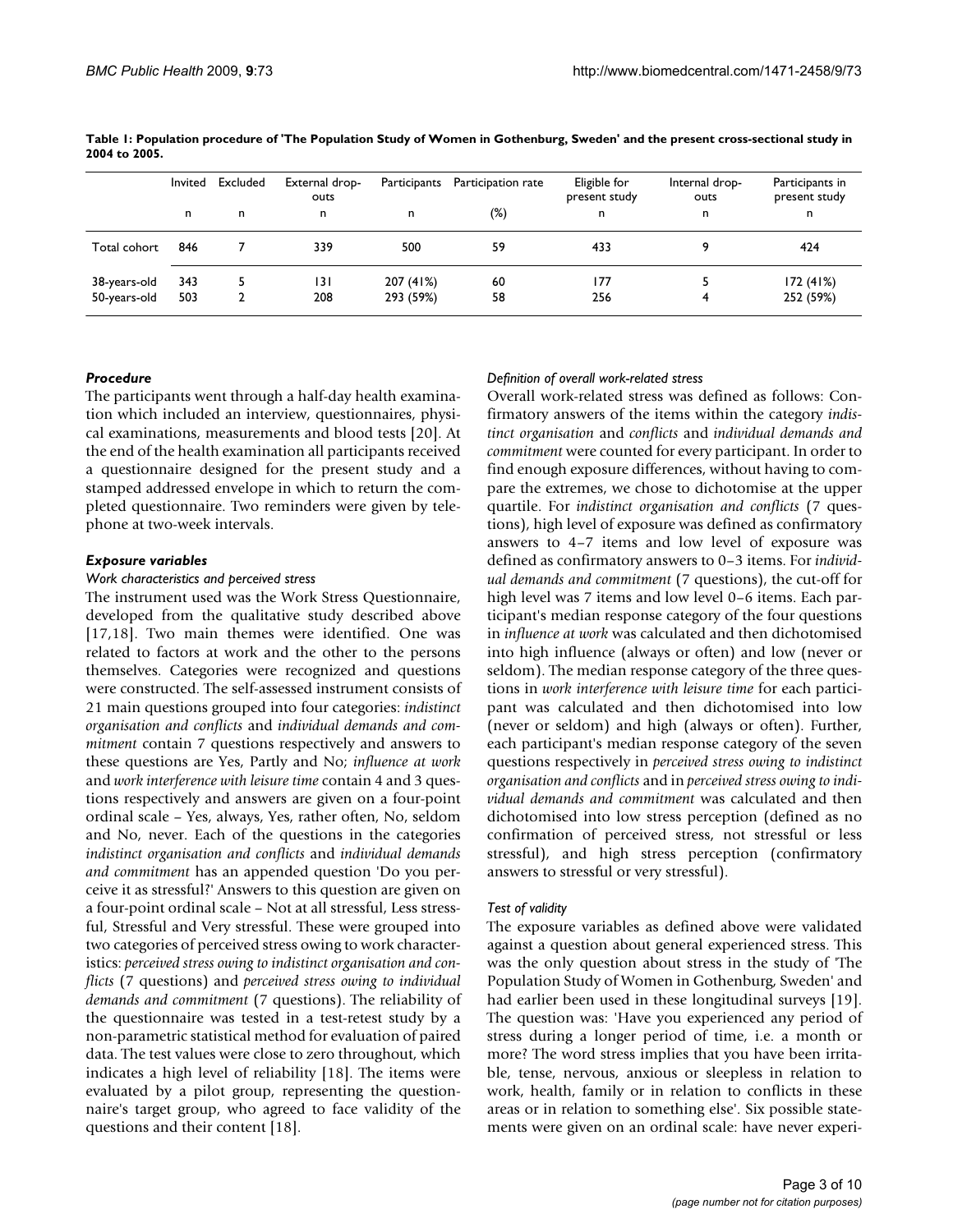enced any period of stress, have experienced period of stress but not the last 5 years, have experienced period of stress the last 5 years, have experienced several periods of stress the last 5 years, lived with constant stress the last year, lived with constant stress the last 5 years. The answers were dichotomised into low stress experience ('have never experienced stress' to 'have experienced a period of stress in the last 5 years) and high stress experience ('have experienced several periods of stress' to 'lived with constant stress for the last 5 years').

The six categories of work-related stress were all significantly associated with the question about general experienced of stress. The highest OR were high *perceived stress owing to indistinct organisation and conflicts* and high *perceived stress owing to individual demands and commitment* with an OR of 4.16 (1.92–9.00) and 3.98 (2.42–6.54), respectively – not presented in any table.

# *Outcome variables*

# *Self-rated symptoms*

Self-rated symptoms were assessed by one question: 'Have you, during the last 3 months, been troubled by any of the symptoms listed?' Thirty different mental and physical symptoms were listed and two possible statements were given: Yes or No. Each participant's number of stated symptoms was counted and dichotomised according to median cut: high level of self-rated symptoms was defined as 8 or more stated symptoms. This question has been used in the longitudinal survey of 'The Population Study of Women in Gothenburg, Sweden' [19,21].

# *Self-rated health*

Self-rated health was assessed by the statement: 'In general, would you state your health as being ...'. Answers were given on a five-point ordinal scale – Excellent, Very good, Good, Fair and Bad. Self-rated health has been shown to be a good indicator of health, predicting morbidity and mortality in prospective studies [22]. Poor selfrated health was dichotomised into poor (Fair/Bad) and good (Excellent/Very good/Good). Since only a small group ( $n = 48$ ) assessed poor self-rated health, we chose to include a salutogenic perspective and assessed the associations with good self-rated health, which was defined and dichotomised into good (Excellent/Very good) and poor (Good/Fair/Bad).

# *Sick-leave*

Self-reported sick-leave was assessed by the questions: 'Are you on sick-leave at the moment?', 'To what degree?' and 'For how long have you been sick-listed? State the number of weeks'. These questions were not validated. Voss et al [23] found, however, the agreement between self-reported and registered data on sick-leave good.

# *Statistics*

Descriptive statistics of work-related stress were calculated. The chi-squared and Fisher's two-tailed exact test were used to test differences in the proportions between groups; age-group (38-year-old/50-year-old), educational level  $(>12 \text{ years}/10-12 \text{ years})$   $\leq 9 \text{ years}$ , occupational class (manager, high and middle level non-manual/low level non-manual, manual), employer (private, selfemployed, combined/public) and sick-leave/no sickleave. The odds ratio (OR) with 95% confidence intervals (CI) was calculated in order to analyse the association between the exposure variables of work-related stress and outcome variables of sick-leave, self-rated health and symptoms of illness. The OR was also used to validate the exposure variable against the question about general experienced stress. The logistic regression models were used to adjust for age-group, educational level, occupational class and employer.

# **Results**

# *Demography and distribution of exposure differences*

A significantly larger proportion of the 50-year-old women were public employees ( $p < 0.001$ ). A majority had professions characterised as high or middle level nonmanual occupation. Thirty participants were on sick-leave and sick-leave spells had a range from less than 1 month to over 4 years. Of those on full-time sick-leave all but one had been on sick-leave <2 months. A significantly larger proportion of those on sick-leave belonged to the age group of 50-year-olds ( $p < 0.006$ ) (Table 2).

No differences were found between age groups concerning exposure to work-related stress. The proportion who reported a high level of *work interference with leisure time* was, however, significantly larger among individuals with a high education level ( $p = 0.03$ ), higher occupational class ( $p = 0.03$ ) and private employment ( $p = 0.04$ ). The proportion of high *indistinct organisation and conflicts* was larger among public employees (p = 0.01) and high *individual demands and commitment* was larger among higher occupational class ( $p = 0.01$ ). A larger proportion among those on sick-leave reported low *influence at work* (p = 0.02) and high *perceived stress owing to indistinct organisation and conflicts* (p = 0.01) – data not shown.

# *Prevalence of work characteristics and perceived stress*

The prevalence of the three most reported work characteristics in *indistinct organisation and conflicts* was increased work-load (66%), conflicts at work (65%) and involved in conflicts at work (35%). The three most reported characteristics in *individual demands and commitment* were putting high demands on oneself at work, being engaged in one's work and thinking about work after the working day with 93, 94 and 92% respectively. In *influence at work* 29% reported difficulties in influencing decisions and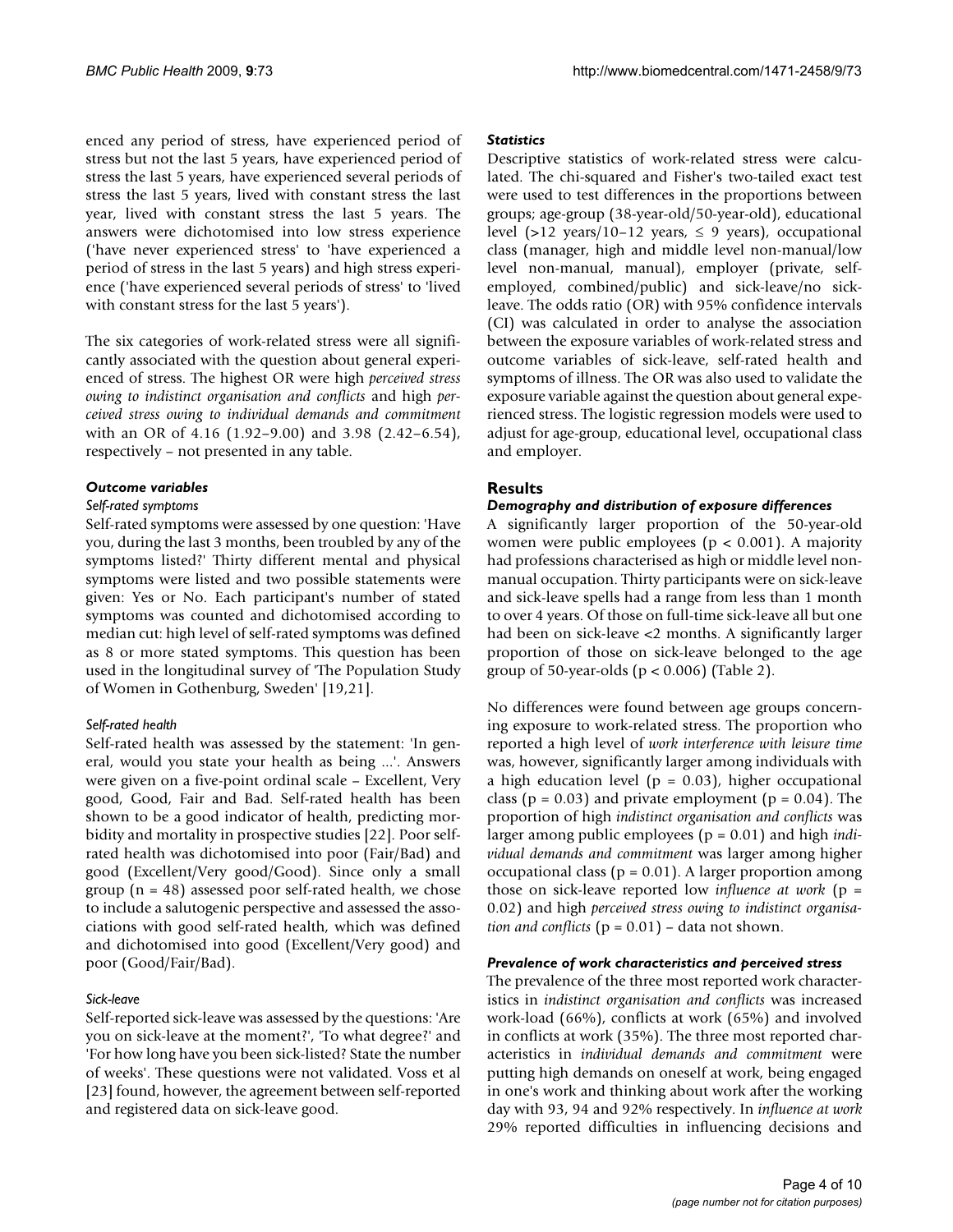| Table 2: Employment and educational data, sick-leave and partial disability pension of the participants. |
|----------------------------------------------------------------------------------------------------------|
|                                                                                                          |

|                            | Entire group<br>$n = 424$ |                | 38-years-old<br>$n = 172$ |                | 50-years-old<br>$n = 252$ |                 |            |
|----------------------------|---------------------------|----------------|---------------------------|----------------|---------------------------|-----------------|------------|
|                            | n                         | %              | n                         | %              | n                         | %               | P          |
| Employment                 |                           |                |                           |                |                           |                 | 0.186      |
| Permanent                  | 364                       | 86             | 143                       | 83             | 221                       | 88              |            |
| Temporary (deputy)         | 60                        | 4              | 29                        | 17             | 31                        | 12              |            |
| Hours worked/week          |                           |                |                           |                |                           |                 | 0.228      |
| Full-time (>32)            | 314                       | 74             | 132                       | 77             | 182                       | 72              |            |
| Part-time (<32)            | 102                       | 24             | 36                        | 21             | 66                        | 26              |            |
| Missing data               | 8                         | $\overline{2}$ | $\overline{4}$            | $\overline{2}$ | 4                         | $\overline{2}$  |            |
| Employer                   |                           |                |                           |                |                           |                 | 0.001n     |
| Public                     | 227                       | 53             | 69                        | 40             | 158                       | 63              |            |
| Private                    | 138                       | 33             | 78                        | 45             | 60                        | 24              |            |
| Self-employed              | 32                        | 8              | 15                        | 9              | 17                        | 7               |            |
| Combined                   | 27                        | 6              | 10                        | 6              | 17                        | $\overline{7}$  |            |
| Occupational class         |                           |                |                           |                |                           |                 | 0.538      |
| Manager                    | 26                        | 6              | 12                        | 7              | 4                         | 5               |            |
| High level non-manual      | 131                       | 31             | 46                        | 27             | 85                        | 34              |            |
| Middle level non-manual    | 98                        | 23             | 45                        | 26             | 53                        | 21              |            |
| Low level non-manual       | 130                       | 31             | 53                        | 30             | 77                        | 31              |            |
| Manual                     | 20                        | 5              | 8                         | 5              | 12                        | 5               |            |
| Missing data               | 19                        | $\overline{4}$ | 8                         | 5              | $\mathbf{H}$              | $\overline{4}$  |            |
| <b>Educational level</b>   |                           |                |                           |                |                           |                 | 0.073      |
| > 12 years                 | 233                       | 55             | 93                        | 54             | 140                       | 57              |            |
| $10 - 12$ years            | 149                       | 35             | 68                        | 40             | 81                        | 32              |            |
| $<= 9$ years               | 42                        | 10             | $\mathbf{H}$              | 6              | 31                        | $\mathbf{H}$    |            |
| Sick-leave                 | 30                        | 7              | 5                         | 3              | 25                        | $\overline{10}$ | $0.006\pi$ |
| Partial disability pension | 8                         | 4              | 5                         | 3              | 3                         | 5               | 0.814      |

¤Statistically significant

The two age-groups are presented separately and statistical significance levels of differences between the groups are given (n = 424).

25% reported difficulties in deciding the working pace. The prevalence of work characteristics in *work interference with leisure time* was approximately 30% for the three items (Table 3).

The prevalence of the three most reported items in *perceived stress owing to indistinct organisation and conflicts* was 38% for increased workload, 23% for conflicts at work and 17% for reporting stress because of supervisors not solving the conflicts. Most prevalent items in *perceived stress owing to individual demands and commitment* were stress owing to hard to set limits with a prevalence of 44%, high demands on oneself at work, 29% and high responsibility for one's work, 29% (Table 4).

# *Prevalence of overall work-related stress*

The overall work-related stress was, as described in the method section, grouped into four categories of work characteristics and two categories of perceived stress owing to work characteristics. Twenty-nine percent reported a high level of exposure caused by *indistinct organisation and conflicts* and 26% a high level caused by *individual demands and commitment*. Ten percent of the entire group reported high *perceived stress owing to indistinct organisation and conflicts* and 25% high *perceived stress owing to individual demands and commitment*. Twenty-two percent stated low *Influence at work* and 33% *work interference with leisure time* (Table 5).

# *Associations between overall work-related stress and outcome variables*

All categories of work-related stress were significantly associated with increased odds of high level ill-health symptoms, with the highest OR for high *perceived stress owing to indistinct organisation and conflicts* and *perceived stress owing to individual demands and commitment* with an OR of 3.17 (1.51–6.62) and 4.53 (2.71–7.56), respectively. High *individual demands and commitment* and *perceived stress owing to individual demands and commitment* were significantly associated with Poor self-rated health with an OR of 2.50 (1.34–4.62) and 2.64 (1.42–4.91), respectively. The OR for high levels of exposure was low for those with a Good self-rated health. High *perceived stress owing to indistinct organisation and conflicts* and low *influence at work* was significantly associated with sickleave with an OR of 3.85 (CI = 1.59–9.30) and 2.54 (CI =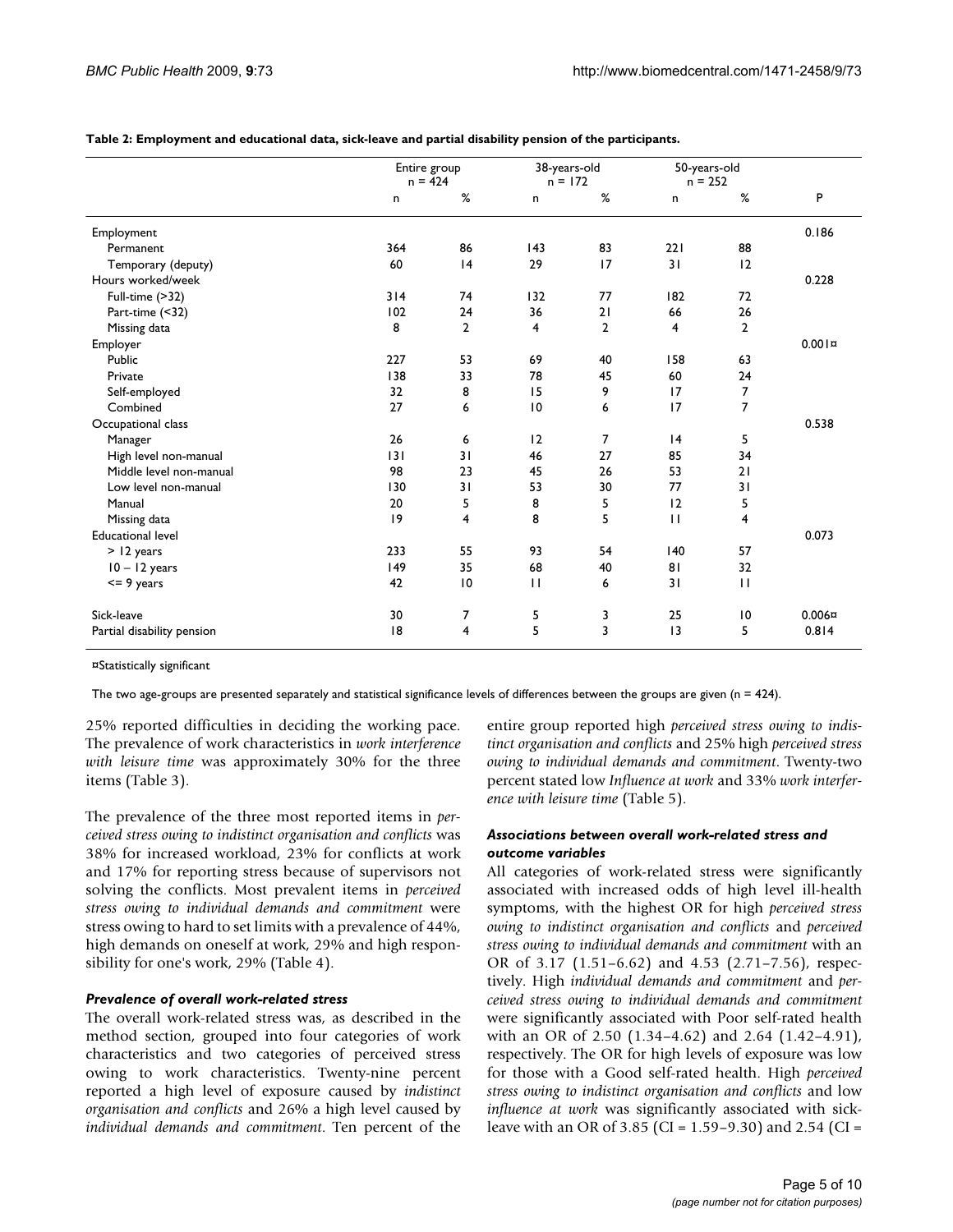**Table 3: Prevalence of work characteristics in the cohort of 38 and 50-year-old Swedish women (n = 424).**

| Indistinct organisation and conflicts         | % (95% CI)     | n               |
|-----------------------------------------------|----------------|-----------------|
| Increased work-load                           | 66 $(62 - 71)$ | 281             |
| Unclear goals at workplace                    | $34(29-38)$    | 143             |
| Unclear work assignments                      | $14(10 - 17)$  | 56              |
| Unclear leadership                            | $14(11 - 18)$  | 60              |
| Conflicts at work                             | $65(60-69)$    | 275             |
| Involved in conflicts at work                 | 35 (60--41)    | 97 <sub>π</sub> |
| Supervisor not solving conflicts              | $63(57-69)$    | 173¤            |
| Individual demands and commitment             |                |                 |
| High demands on oneself at work               | $93(90-95)$    | 395             |
| Engaged in one's work                         | $94(91-96)$    | 397             |
| Think about work after working-day            | 92 (88 – 94)   | 388             |
| Hard to set limits                            | $87(84-90)$    | 371             |
| High responsibility for one's work            | $59(54-63)$    | 249             |
| Work over-time                                | $71(66 - 75)$  | 301             |
| Sleep disturbance on account of work          | $43(38-48)$    | 181             |
| Influence at work                             |                | n               |
| Time to finish assignments                    | $90(86-92)$    | 380             |
| Influence decisions at work                   | $71(66 - 75)$  | 300             |
| Supervisor consider your views                | $84(81-88)$    | $348*$          |
| Deciding on working pace                      | $75(71 - 79)$  | 318             |
| Work interference with leisure time           |                |                 |
| Hard to find time to see the nearest          | $28(24-32)$    | 118             |
| Hard to find time to see friends              | $34(29-39)$    | 44              |
| Hard to find time for recreational activities | $36(32-41)$    | 154             |

¤ 149 persons did not have any conflicts at work

\* 12 persons did not answer because of not having a supervisor.

1.17–5.48), respectively. After adjustments for age, education, occupation and employer, OR remained almost unaltered and significant in all categories (Table 5).

# **Discussion**

The aim of the present study was to investigate the prevalence of different types of work-related stress and its association with self-perceived health and sick-leave in a population of employed, working women aged thirtyeight or fifty years. The most common type of workrelated stress was due to work interference with leisure time, followed by stress due to low influence at work, high perceived stress owing to indistinct organisation and conflicts and high perceived stress owing to individual demands and commitment. We also found a high prevalence of several specific work characteristics. Items in the category concerning *individual demands and commitment* showed the highest occurrence. The prevalence of *perceived stress* owing to certain work characteristics was,

however, lower, although perceived stress owing to increased workload and hard-to-set limits had a prevalence of around 40% each. These findings of perceived stress can appear rather low in comparison with other studies, though. In a European report from 2000, 29% of female employees in Europe reported stress related to work [24]. One explanation of this disparity could be differences in measuring the exposure variables. The questionnaire in this study assesses not only the occurrence of work characteristics but also the immediate perception of the characteristics' stressfulness, i.e. if the characteristic is perceived as stressful or not. This study distinguishes between the occurrence of negative work characteristics and the perception of stress owing to these characteristics.

The European report also found that the prevalence varied between different occupations. Professionals reported highest stress, 40% compared with 17% in elementary occupations [24]. Two British studies, one of head teachers and one of police officers, found the prevalence of selfreported work-related stress to be 43 and 41% respectively [25,26]. We found few differences, however, between occupational classes, except for high *individual demands and commitment* where the prevalence was higher among the higher occupational classes. Furthermore, female head teachers reported more stress than male, and in both studies workload was a main stressor [25,26]. Correspondingly, in our study the prevalence of increased workload was high with high perceived stress as a result. Research finds that high workload constitutes a risk of ill-health perception and sickness absence [6-8,27].

It is notable that the prevalence of high *perceived stress* owing to individual demands and commitment was higher than for *perceived stress* owing to indistinct organisation and conflicts. Twenty-five percent reported high perceived stress owing to individual demands and commitment. High dedication to work and difficulties in managing the work situation seem to result in a high amount of stress. The issue is whether the occurrence of perceived stress will result in negative consequences or not. Some studies have linked over-commitment to a higher risk of poor health [11,28] and ill-health perception has been associated with sickness absence [29-31]. High effort and low reward, the so-called effort-reward imbalance, were also shown to have an adverse effect on self-reported health in a European comparative study [32]. In our earlier mentioned qualitative study, women sick-listed owing to work-related strain described putting high demands on themselves, having a high sense of responsibility and difficulty in setting limits as contributory factors in being put on sick-leave [17]. Perceived stress owing to individual demands and commitment may therefore have consequences for health outcomes and sick-leave.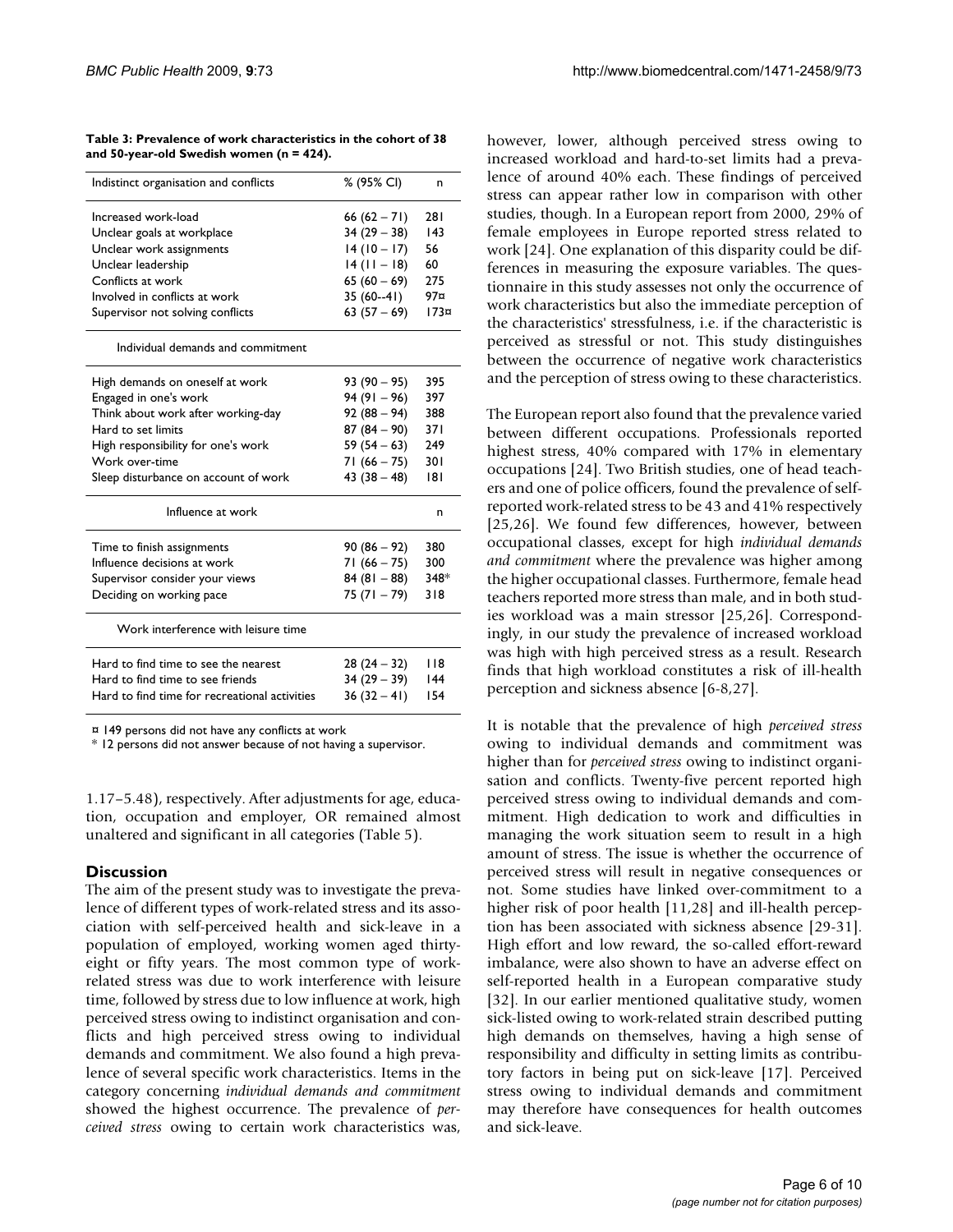| Perceived stress (PS) owing to the following items in Indistinct organisation and conflicts | High stress perception |     | No/Low stress perception |     |
|---------------------------------------------------------------------------------------------|------------------------|-----|--------------------------|-----|
|                                                                                             | % (95% CI)             | n   | % (95% CI)               | n   |
| PS owing to increased work-load                                                             | $38(33-43)$            | 160 | $62(57-67)$              | 264 |
| PS owing to unclear goals at workplace                                                      | $14 (11 - 18)$         | 60  | $86(82-89)$              | 364 |
| PS owing to unclear work assignments                                                        | $7(4-9)$               | 28  | $93(91-95)$              | 396 |
| PS owing to unclear leadership                                                              | $3(1-5)$               | 12  | $97(95-99)$              | 412 |
| PS owing to conflicts at work                                                               | $23(19-27)$            | 98  | $77(73-81)$              | 326 |
| PS owing to involved in conflicts at work                                                   | $12(9 - 15)$           | 49  | $88(85-91)$              | 375 |
| PS owing to supervisor not solved the conflicts                                             | $17(13 - 21)$          | 71  | $83(79-87)$              | 353 |
| Perceived stress (PS) owing to the following items in Individual demands and commitment     |                        |     |                          |     |
| PS owing to high demands on oneself at work                                                 | $29(25-34)$            | 125 | $71(66 - 75)$            | 299 |
| PS owing to engaged in one's work                                                           | $17(14-21)$            | 72  | $83(79-86)$              | 352 |
| PS owing to think about work after working-day                                              | $25(21-29)$            | 106 | $75(71 - 79)$            | 318 |
| PS owing to hard to set limits                                                              | $44(39-49)$            | 187 | $56(51-61)$              | 237 |
| PS owing to high responsibility for one's work                                              | $29(25 - 34)$          | 123 | $71(66 - 75)$            | 301 |
| PS owing to work over-time/stress                                                           | $24(20-28)$            | 102 | $76(72 - 80)$            | 322 |
| PS owing to sleep disturbance on account of work                                            | $26(22-31)$            | 112 | $74(69 - 78)$            | 312 |

**Table 4: Prevalence of perceived stress owing to the items in Indistinct organisation and conflicts and in Individual demands and commitment in the cohort of 38 and 50-year-old Swedish women (n = 424).**

*Work-related stress and associations with sick-leave*

The prevalence of high influence at work was 78%. Likewise, the prevalence of low perceived stress owing to indistinct organisation and conflicts was as high as 90%. This was unexpected, since several studies point to a deterioration of work conditions, especially in women [13,14,24]. On the other hand, those reporting low influence at work and high perceived stress owing to indistinct organisation and conflicts had an increased probability of sick-leave, with an OR of 2.54 and 3.85 respectively. These connections correspond to several other findings linking low influence at work and work-related stress to an increased risk of sickness absence [1-4,9,31]. One might also have expected associations between the four other categories of work-related stress. To our knowledge, however, few studies have linked individual demands and commitment to sickness absence. Over-commitment has been related to vital exhaustion, low mental health and sleep disturbance, though [11,28,33]. The phenomenon of sickness absence is complex and needs to be understood in a broad context, on societal as well as organisational and individual levels [34,35].

# *Work-related stress and associations with self-perceived health*

In this study an association between on the one hand all the categories of overall work-related stress, and on the other hand a high level of self-rated symptoms was also found. Women reporting high *perceived stress owing to organisation and conflicts* and high *perceived stress owing to individual demands and commitment* had an increased probability of having a high level of self-rated symptoms with an OR of 3.17 and 4.53 respectively. This corresponds

with earlier research where different work characteristics were associated with ill-health perceptions [6,7,11,28,29,31]. Correspondence between work-related stress and poor self-rated health was only found, however, in two of the six categories with the strongest association with *perceived stress owing to individual demands and commitments* having an OR of 2.64. Low reported work-related stress was, however, associated with good self-rated health. All of the significant associations between the exposure and outcome variables remained after adjustment for the confounders of age groups, educational level, occupational class, employer and sick-leave.

*Work interference with leisure time* was reported by 33% of the participants, and high level of interference was associated with a high level of self-rated symptoms having an OR of 2.07. Something to bear in mind is that women are part of the paid work force approximately to the same extent as men, with a participation rate of 80% to men's 86% [36]. At the same time unpaid work, such as household duties and childcare, has not decreased and women contribute the most to these chores [36,37]. In a study of white-collar women and men, women reported a higher total workload, including paid and unpaid work, more stress and higher severity of symptoms than men [38]. Work-family conflict has been found to constitute a risk of sickness absence in both women and men. It is most pronounced, however, and with poorer health outcomes, among women [39].

# *Socio-demographic differences*

Unexpectedly, we found few differences between the two age groups. A greater proportion of the 50-year-olds was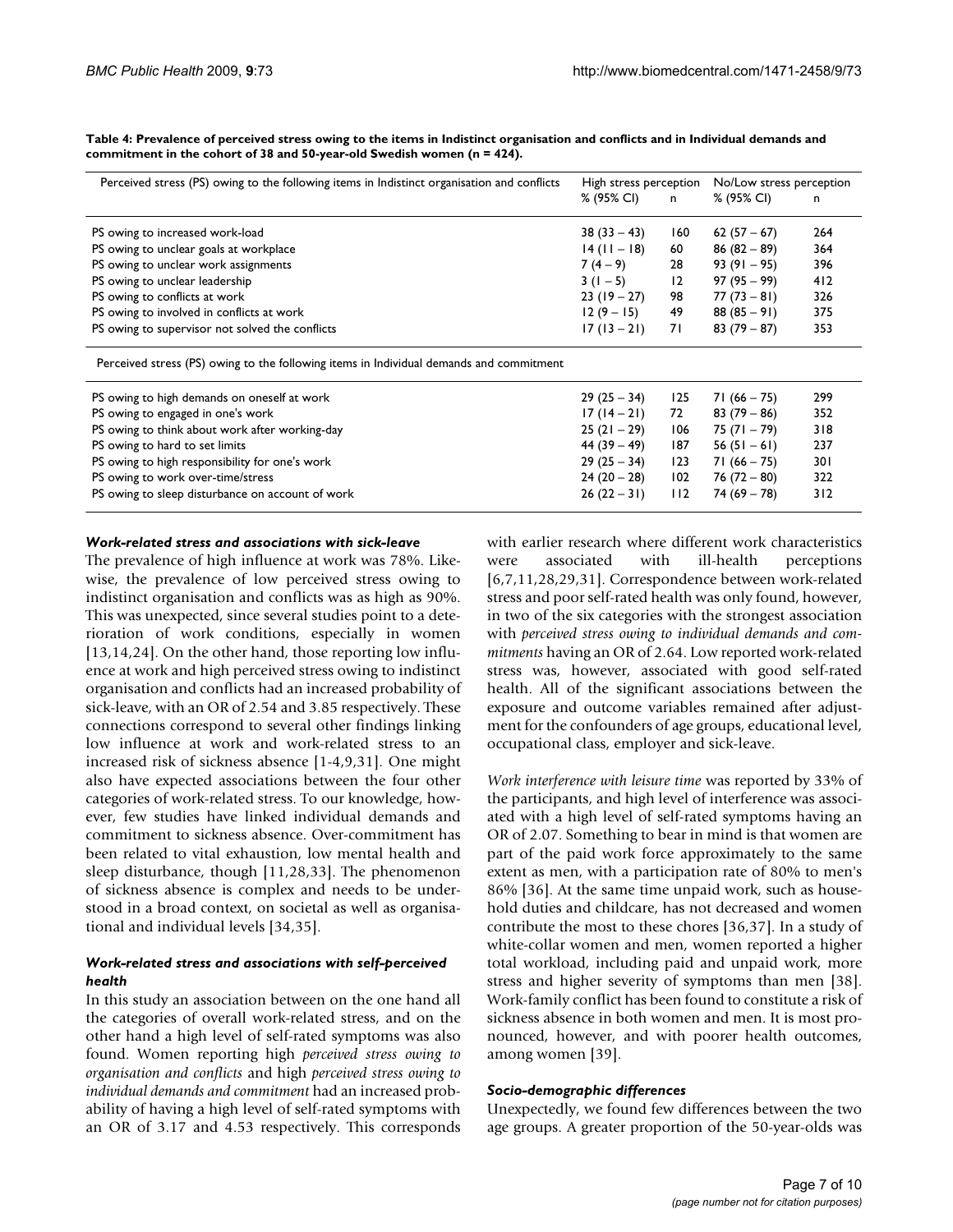| Overall work-related stress                                         | High level of self-rated<br>symptoms ( $n = 224$ )          | Poor (Fair/Bad) self-rated<br>health ( $n = 48$ )                | Good (Excellent/Very good)<br>self-rated health<br>$(n = 222)$     | Sick-leave<br>$(n = 30)$<br>OR (95% CI)<br>Adjusted OR (95%Cl) |  |
|---------------------------------------------------------------------|-------------------------------------------------------------|------------------------------------------------------------------|--------------------------------------------------------------------|----------------------------------------------------------------|--|
| % (n)                                                               | OR (95% CI)<br>Adjusted OR (95%Cl)                          | OR (95% CI)<br>Adjusted OR (95%Cl)                               | OR (95% CI)<br>Adjusted OR (95%CI)                                 |                                                                |  |
| Indistinct Organisation and<br>conflicts                            |                                                             |                                                                  |                                                                    |                                                                |  |
| Low: 71 (300)                                                       | 1.00                                                        | 1.00                                                             | 1.00                                                               | 1.00                                                           |  |
| High: 29 (124)                                                      | $1.63$ (1.06 - 2.49) $\pi$<br>$1.70$ (1.10 - 2.64) $\alpha$ | $1.85$ (1.00 - 3.44)<br>$1.89(1.00 - 3.59)$                      | $0.72$ (0.47 - 1.09)<br>$0.70(0.45 - 1.10)$                        | $1.44(0.66 - 3.12)$<br>$1.51(0.68 - 3.38)$                     |  |
| Individual demands and<br>commitment                                |                                                             |                                                                  |                                                                    |                                                                |  |
| Low: 74 (314)                                                       | 1.00                                                        | 1.00                                                             | 1.00                                                               | 1.00                                                           |  |
| High: 26 (110)                                                      | $3.15(1.96 - 5.06)x$<br>3.42 $(2.08 - 5.63)x$               | $2.50$ (1.34 – 4.62) $\alpha$<br>$2.88$ (1.50 - 5.57) $\text{m}$ | $0.56$ (0.36 - 0.86) $\text{m}$<br>$0.45$ (0.28 - 0.73) $\text{m}$ | $1.47(0.67 - 3.25)$<br>$1.70(0.75 - 3.88)$                     |  |
| Perceived stress due to<br>indistinct organisation and<br>conflicts |                                                             |                                                                  |                                                                    |                                                                |  |
| Low: 90 (382)                                                       | 1.00                                                        | 1.00                                                             | 1.00                                                               | 1.00                                                           |  |
| High: 10 (42)                                                       | $3.17(1.51 - 6.62)\pi$                                      | $1.34(0.53 - 3.37)$                                              | $0.55(0.36-0.73)x$                                                 | 3.85 $(1.59 - 9.30)x$                                          |  |
|                                                                     | 3.14 $(1.49 - 6.60)x$                                       | $1.26$ (0.49 – 3.23)                                             | $0.37(0.18-0.75)x$                                                 | 3.93 $(1.56 - 9.88)x$                                          |  |
| Perceived stress due to<br>individual demands and<br>commitment     |                                                             |                                                                  |                                                                    |                                                                |  |
| Low: 75 (318)                                                       | 1.00                                                        | 1.00                                                             | 1.00                                                               | 1.00                                                           |  |
| High: 25 (106)                                                      | $4.53$ (2.71 - 7.56) $\text{m}$                             | $2.64$ (1.42 - 4.91) $\alpha$                                    | $0.32$ (0.20 - 0.51) $\text{m}$                                    | $1.55(0.70 - 3.43)$                                            |  |
|                                                                     | 4.52 $(2.68 - 7.64)$ ¤                                      | 3.22 $(1.67 - 6.20)x$                                            | $0.26$ (0.16 - 0.44) $\,\mathrm{m}$                                | $1.85(0.81 - 4.24)$                                            |  |
| Influence at work                                                   |                                                             |                                                                  |                                                                    |                                                                |  |
| High: 78 (330)                                                      | 1.00                                                        | 1.00                                                             | 1.00                                                               | 1.00                                                           |  |
| Low: 22 (94)                                                        | $1.89$ (1.18 - 3.05) $\text{m}$                             | $1.70(0.88 - 3.28)$                                              | $0.45$ (0.28 - 0.72) $\text{m}$                                    | $2.54$ (1.17 - 5.48) $\alpha$                                  |  |
|                                                                     | $1.86$ (1.14 - 3.04) $\text{m}$                             | $1.55(0.78 - 3.05)$                                              | $0.46$ (0.28 - 0.77) $\text{m}$                                    | $2.37$ (1.06 - 5.30) $\text{m}$                                |  |
| Work interference with<br>leisure time                              |                                                             |                                                                  |                                                                    |                                                                |  |
| Low: 67 (285)                                                       | 1.00                                                        | 1.00                                                             | 1.00                                                               | 1.00                                                           |  |
| High: 33 (139)                                                      | $2.07(1.36 - 3.15)x$                                        | $1.03$ (0.55 - 1.95)                                             | $0.75(0.50 - 1.13)$                                                | $0.87(0.39 - 1.95)$                                            |  |
|                                                                     | 2.10 $(1.36 - 3.25)x$                                       | $1.27(0.65 - 2.46)$                                              | 0.61 $(0.39 - 0.95)x$                                              | $1.13(0.48 - 2.62)$                                            |  |

**Table 5: The association between overall work-related stress and self-rated symptoms, poor and good self-rated health and sick leave,**  unadjusted and adjusted odds ratio# (indicated in bold) with 95% CI (n = 424).

¤ Statistically significant values of the confidence interval of OR

# Adjusted by age-group, educational level, occupational class and employer.

sick-listed and in public employment, but no differences regarding exposure to work-related stress were shown. Some diversity was found among different occupational classes, educational levels and employment in relation to work-related stress exposure, though. *Work interference with leisure time* seems to be the category that differs the most between the groups. This is consistent with earlier findings where professionals perceive more stress than others [31] and also point out workload and work-family interference as main stressors [25]. More public than private employees found *indistinct organisation and conflicts* to be high. This may be explained by the large staff reductions and reorganisations in the public sector during the nineties, with higher workload for the retained staff as a consequence [14]. The lack of employment differences, i.e. between public and private employees regarding the exposure to work-related stress, could be explained by the occupational gender segregation which puts women in

subordinate positions in the public as well as the private sector. In Sweden in general, three out of four managers are men; four out of five in the private sector [36]. Women appear to have less control at work than men and socalled active jobs (high control and high demands) constitute a risk for women, as opposed to men [9,29].

# *Methodological considerations*

This study had a cross-sectional design and no conclusions regarding causality can be made. Previous research, however, supports the finding that being exposed to workrelated stress increases the risk of symptoms of illness and sick-leave [4,6-8,29]. Studies based on self report measures can be influenced by several factors, such as recall bias, socially desirable answers and exposure suspicion bias. It is therefore essential to interpret the results with caution. In this particular study we do not think that these possible sources of bias only follow one direction, i.e.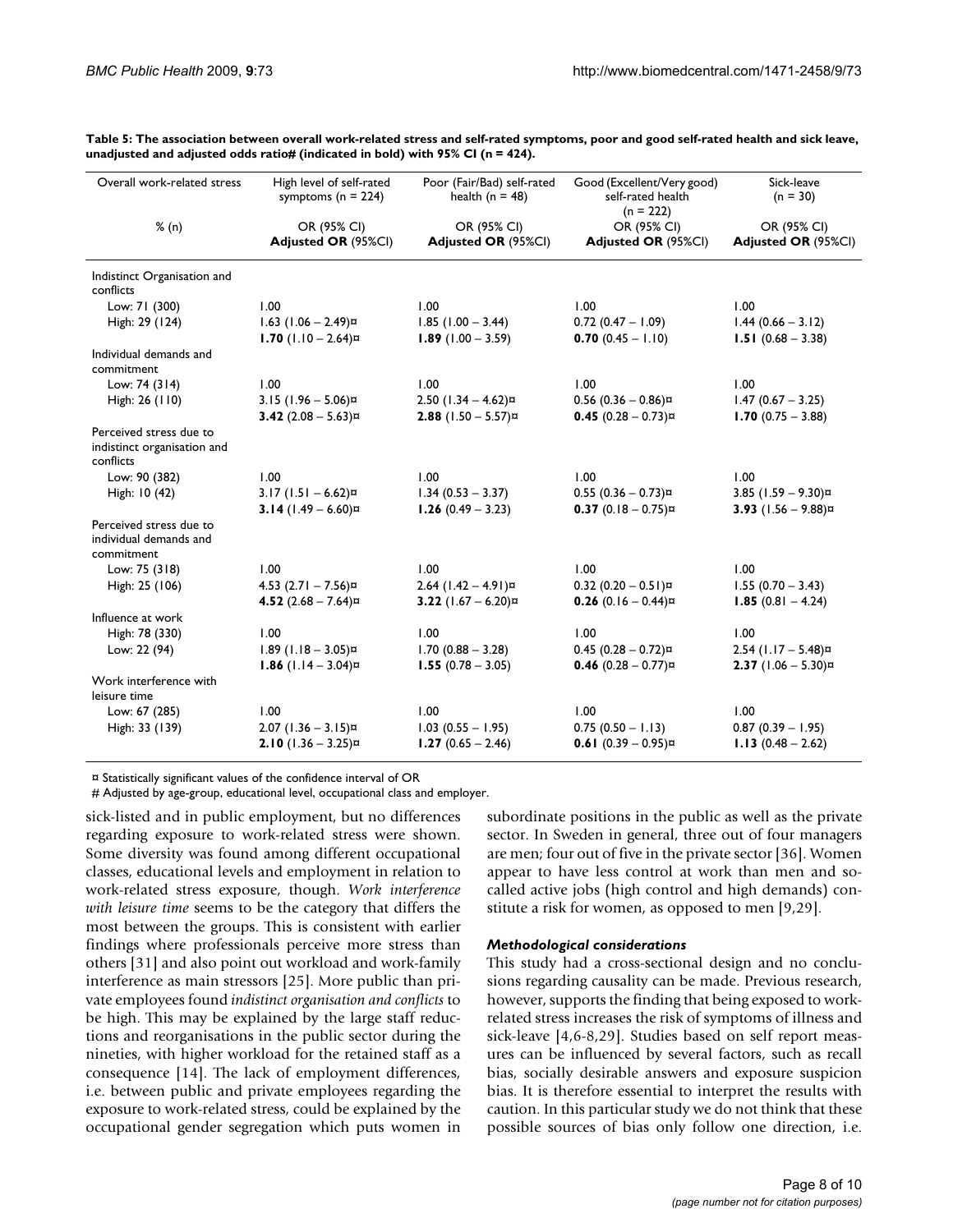towards overestimation. From clinical experience it is not uncommon that individuals exposed to severe stress underestimate the sources of stress in their lives. It is notable that some statistically significant values of the confidence interval of OR were wide and therefore the results have to be treated with caution. One possible limitation of the study was that the exposure variables were assessed with a recently-developed questionnaire. It has been found to have high reliability and face validity, but further research is required to ensure its validity. In this study, the validity was tested and correspondence was found between all categories of work-related stress and general stress experienced. Some of the items had a low prevalence and should perhaps have been considered for omission. The grouping of the items in different categories of work-related stress was, however, based on empirical findings in a qualitative study [17] and, since this questionnaire is still under development, we decided to let the items remain. Despite its limitations, the Work Stress Questionnaire has shown new ways of assessing workrelated stress. The advantages with this questionnaire lie both in the design, which combines environmental and personal work characteristics, and in the quality of assessments of the experience of perceived stress in relation to each specific item.

As regards selection bias, the education level was higher  $(>12$  years = 55%) in the study population than in the general population of women in Gothenburg in 2004  $(>12$  years = 44%) [40]. The study population, however, is not completely comparable with the general population, since only employed women were included. The general population also includes, for example, women who have not yet entered the labour market and unemployed women presumed to have a lower educational level. The sickness absence rate was somewhat higher in the study population (7%) than in the general female population of 2004 (5.6%) [36]. This can be explained by the higher representation of 50-year-olds.

# **Conclusion**

In order to devise preventative steps, it is important to identify individuals at risk of symptoms of illness and sickness absence owing to work-related stress. This study showed an association between on one hand work-related stress, and on the other, self-rated symptoms and sickleave in employed, working women aged 38 or 50. By using the Work Stress Questionnaire that distinguishes between the occurrence of a negative work characteristic and the immediate perception of stress owing to the characteristic, we get a broader view of women's working conditions and an expanded knowledge of work-related stress in women. These findings imply that work-related stress among a general population of Swedish middle-aged employed women is an important public health issue.

# **Competing interests**

The authors declare that they have no competing interests.

# **Authors' contributions**

The work with this study was based on true collaboration between the authors. KH, SDI, GH contributed to the interpretation of data and in the development of the manuscript. KH, SDI, CB, GH have all contributed to the design of this study and revision of the manuscript. All authors read and approved of the final manuscript.

# **Acknowledgements**

This study was supported by the Primary Health Care in Gothenburg and by grants from the local Research and Development Council of Gothenburg and Southern Bohuslän. 'The Population Study of Women in Gothenburg, Sweden' was supported by the Swedish Council for Working Life and Social Research (EpiLife and WISH studies) and Swedish Research Council. We thank Thorbjörn Jonsson for linguistic advice, and Valter Sundh for helping us with the statistical analyses.

# **References**

- 1. Kivimaki M, Elovainio M, Vahtera J, Ferrie JE: **[Organisational justice](http://www.ncbi.nlm.nih.gov/entrez/query.fcgi?cmd=Retrieve&db=PubMed&dopt=Abstract&list_uids=12499453) [and health of employees: prospective cohort study.](http://www.ncbi.nlm.nih.gov/entrez/query.fcgi?cmd=Retrieve&db=PubMed&dopt=Abstract&list_uids=12499453)** *Occup Environ Med* 2003, **60(1):**27-33. discussion 33-4.
- 2. Vaananen A, Kalimo R, Toppinen-Tanner S, Mutanen P, Peiro JM, Kivimaki M, *et al.*: **[Role clarity, fairness, and organizational climate](http://www.ncbi.nlm.nih.gov/entrez/query.fcgi?cmd=Retrieve&db=PubMed&dopt=Abstract&list_uids=15762027) [as predictors of sickness absence: a prospective study in the](http://www.ncbi.nlm.nih.gov/entrez/query.fcgi?cmd=Retrieve&db=PubMed&dopt=Abstract&list_uids=15762027) [private sector.](http://www.ncbi.nlm.nih.gov/entrez/query.fcgi?cmd=Retrieve&db=PubMed&dopt=Abstract&list_uids=15762027)** *Scand J Public Health* 2004, **32(6):**426-34.
- 3. Head J, Kivimaki M, Siegrist J, Ferrie JE, Vahtera J, Shipley MJ, *et al.*: **[Effort-reward imbalance and relational injustice at work pre](http://www.ncbi.nlm.nih.gov/entrez/query.fcgi?cmd=Retrieve&db=PubMed&dopt=Abstract&list_uids=17905053)[dict sickness absence: the Whitehall II study.](http://www.ncbi.nlm.nih.gov/entrez/query.fcgi?cmd=Retrieve&db=PubMed&dopt=Abstract&list_uids=17905053)** *J Psychosom Res* 2007, **63(4):**433-40.
- 4. North FM, Syme SL, Feeney A, Shipley M, Marmot M: **[Psychosocial](http://www.ncbi.nlm.nih.gov/entrez/query.fcgi?cmd=Retrieve&db=PubMed&dopt=Abstract&list_uids=8604757) [work environment and sickness absence among British civil](http://www.ncbi.nlm.nih.gov/entrez/query.fcgi?cmd=Retrieve&db=PubMed&dopt=Abstract&list_uids=8604757) [servants: the Whitehall II study.](http://www.ncbi.nlm.nih.gov/entrez/query.fcgi?cmd=Retrieve&db=PubMed&dopt=Abstract&list_uids=8604757)** *Am J Public Health* 1996, **86(3):**332-40.
- 5. Oxenstierna G, Ferrie J, Hyde M, Westerlund H, Theorell T: **[Dual](http://www.ncbi.nlm.nih.gov/entrez/query.fcgi?cmd=Retrieve&db=PubMed&dopt=Abstract&list_uids=16332610) [source support and control at work in relation to poor](http://www.ncbi.nlm.nih.gov/entrez/query.fcgi?cmd=Retrieve&db=PubMed&dopt=Abstract&list_uids=16332610) [health.](http://www.ncbi.nlm.nih.gov/entrez/query.fcgi?cmd=Retrieve&db=PubMed&dopt=Abstract&list_uids=16332610)** *Scand J Public Health* 2005, **33(6):**455-63.
- 6. Östergren PO, Hanson BS, Balogh I, Ektor-Andersen J, Isacsson A, Orbaek P, *et al.*: **[Incidence of shoulder and neck pain in a work](http://www.ncbi.nlm.nih.gov/entrez/query.fcgi?cmd=Retrieve&db=PubMed&dopt=Abstract&list_uids=16100307)ing population: effect modification between mechanical and [psychosocial exposures at work? Results from a one year fol](http://www.ncbi.nlm.nih.gov/entrez/query.fcgi?cmd=Retrieve&db=PubMed&dopt=Abstract&list_uids=16100307)[low up of the Malmo shoulder and neck study cohort.](http://www.ncbi.nlm.nih.gov/entrez/query.fcgi?cmd=Retrieve&db=PubMed&dopt=Abstract&list_uids=16100307)** *J Epidemiol Community Health* 2005, **59(9):**721-8.
- 7. Stansfeld SA, Fuhrer R, Shipley MJ, Marmot MG: **[Work character](http://www.ncbi.nlm.nih.gov/entrez/query.fcgi?cmd=Retrieve&db=PubMed&dopt=Abstract&list_uids=10472303)[istics predict psychiatric disorder: prospective results from](http://www.ncbi.nlm.nih.gov/entrez/query.fcgi?cmd=Retrieve&db=PubMed&dopt=Abstract&list_uids=10472303) [the Whitehall II Study.](http://www.ncbi.nlm.nih.gov/entrez/query.fcgi?cmd=Retrieve&db=PubMed&dopt=Abstract&list_uids=10472303)** *Occup Environ Med* 1999, **56(5):**302-7.
- 8. Vingård E, Lindberg P, Josephson M, Voss M, Heijbel B, Alfredsson L, *et al.*: **[Long-term sick-listing among women in the public sec](http://www.ncbi.nlm.nih.gov/entrez/query.fcgi?cmd=Retrieve&db=PubMed&dopt=Abstract&list_uids=16265806)[tor and its associations with age, social situation, lifestyle,](http://www.ncbi.nlm.nih.gov/entrez/query.fcgi?cmd=Retrieve&db=PubMed&dopt=Abstract&list_uids=16265806) [and work factors: a three-year follow-up study.](http://www.ncbi.nlm.nih.gov/entrez/query.fcgi?cmd=Retrieve&db=PubMed&dopt=Abstract&list_uids=16265806)** *Scand J Public Health* 2005, **33(5):**370-5.
- 9. Lidwall U, Marklund S: **[What is healthy work for women and](http://www.ncbi.nlm.nih.gov/entrez/query.fcgi?cmd=Retrieve&db=PubMed&dopt=Abstract&list_uids=16971762) [men? – A case-control study of gender- and sector-specific](http://www.ncbi.nlm.nih.gov/entrez/query.fcgi?cmd=Retrieve&db=PubMed&dopt=Abstract&list_uids=16971762) effects of psycho-social working conditions on long-term [sickness absence.](http://www.ncbi.nlm.nih.gov/entrez/query.fcgi?cmd=Retrieve&db=PubMed&dopt=Abstract&list_uids=16971762)** *Work* 2006, **27(2):**153-63.
- 10. Ala-Mursula L, Vahtera J, Linna A, Pentti J, Kivimaki M: **[Employee](http://www.ncbi.nlm.nih.gov/entrez/query.fcgi?cmd=Retrieve&db=PubMed&dopt=Abstract&list_uids=16166358) worktime control moderates the effects of job strain and [effort-reward imbalance on sickness absence: the 10-town](http://www.ncbi.nlm.nih.gov/entrez/query.fcgi?cmd=Retrieve&db=PubMed&dopt=Abstract&list_uids=16166358) [study.](http://www.ncbi.nlm.nih.gov/entrez/query.fcgi?cmd=Retrieve&db=PubMed&dopt=Abstract&list_uids=16166358)** *J Epidemiol Community Health* 2005, **59(10):**851-7.
- 11. Niedhammer I, Chastang JF, David S, Barouhiel L, Barrandon G: **[Psy](http://www.ncbi.nlm.nih.gov/entrez/query.fcgi?cmd=Retrieve&db=PubMed&dopt=Abstract&list_uids=16722190)chosocial work environment and mental health: Job-strain [and effort-reward imbalance models in a context of major](http://www.ncbi.nlm.nih.gov/entrez/query.fcgi?cmd=Retrieve&db=PubMed&dopt=Abstract&list_uids=16722190) [organizational changes.](http://www.ncbi.nlm.nih.gov/entrez/query.fcgi?cmd=Retrieve&db=PubMed&dopt=Abstract&list_uids=16722190)** *Int J Occup Environ Health* 2006, **12(2):**111-9.
- 12. Busch H, Göransson S, Melin B: **[Self-efficacy beliefs predict sus](http://www.ncbi.nlm.nih.gov/entrez/query.fcgi?cmd=Retrieve&db=PubMed&dopt=Abstract&list_uids=17714102)[tained long-term sick absenteeism in individuals with](http://www.ncbi.nlm.nih.gov/entrez/query.fcgi?cmd=Retrieve&db=PubMed&dopt=Abstract&list_uids=17714102) [chronic musculoskeletal pain.](http://www.ncbi.nlm.nih.gov/entrez/query.fcgi?cmd=Retrieve&db=PubMed&dopt=Abstract&list_uids=17714102)** *Pain Pract* 2007, **7(3):**234-40.